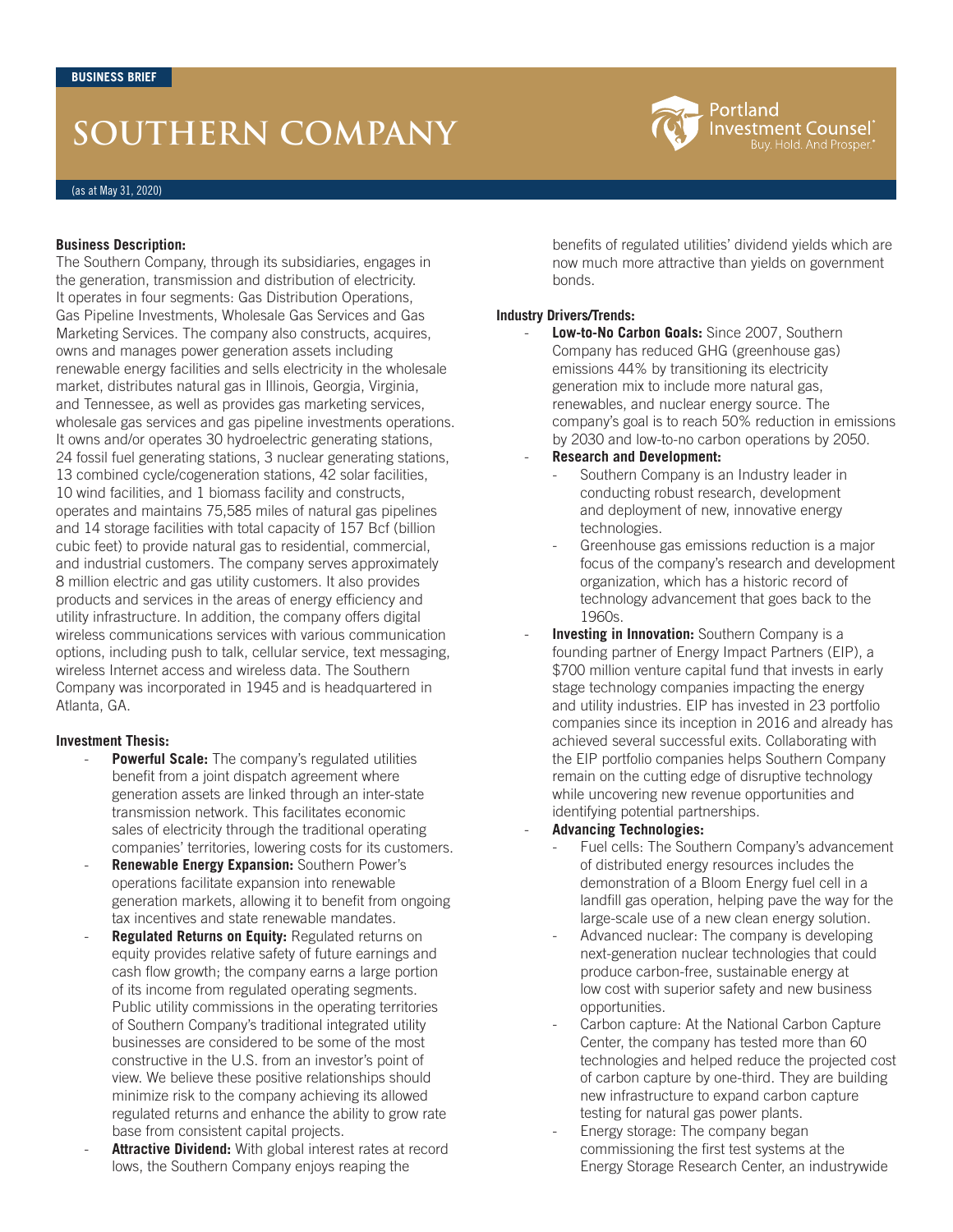# **SOUTHERN COMPANY**



#### (as at May 31, 2020)

resource where third-party innovators can accelerate the development and deployment of a full spectrum of energy storage systems.

- Grid modernization: The company has installed approximately 700 pole-mounted edge-of-network grid optimization (ENGO) devices to demonstrate significant grid efficiency from the resulting tighter voltage control.
- Electric transportation: The company works with industry leaders and manufacturers to drive electric transportation growth on the road and in industry. They are actively engaged in bringing more direct current fast-charging infrastructure to their service territory.

#### **Major Competitors:**

- NextEra Energy, Inc.
- CenterPoint Energy, Inc.
- Exelon Corporation
- American Electric Power Company, Inc.
- FirstEnergy Corp.
- Duke Energy Corporation

#### **Barriers to Entry:**

- **Regulation:** The company's concentration of earnings from regulated activities and its relationships with regulators would be challenging for new entrants to replicate.
- **Contracted Revenues:** The Southern Power segment should provide incremental growth opportunities at relatively low risk, with projects backed by tax incentives and long-term contracts.
- **Diversity of Assets:** Southern Company maintains a diverse fleet of generation assets across geographic regions, fuel and technologies that mitigate against individual market externalities.

### **Officers & Directors:**

**Benoit Potier,** Chairman and Chief Executive Officer**; Michael Graff,** Executive VP Americas and Asia Pacific; **Francis Jackow,**  Executive VP Europe, Africa and Middle East; **Fabienne Lacorvaisier**, Chief Financial Officer; **Jean-Paul Agon,** Lead Director